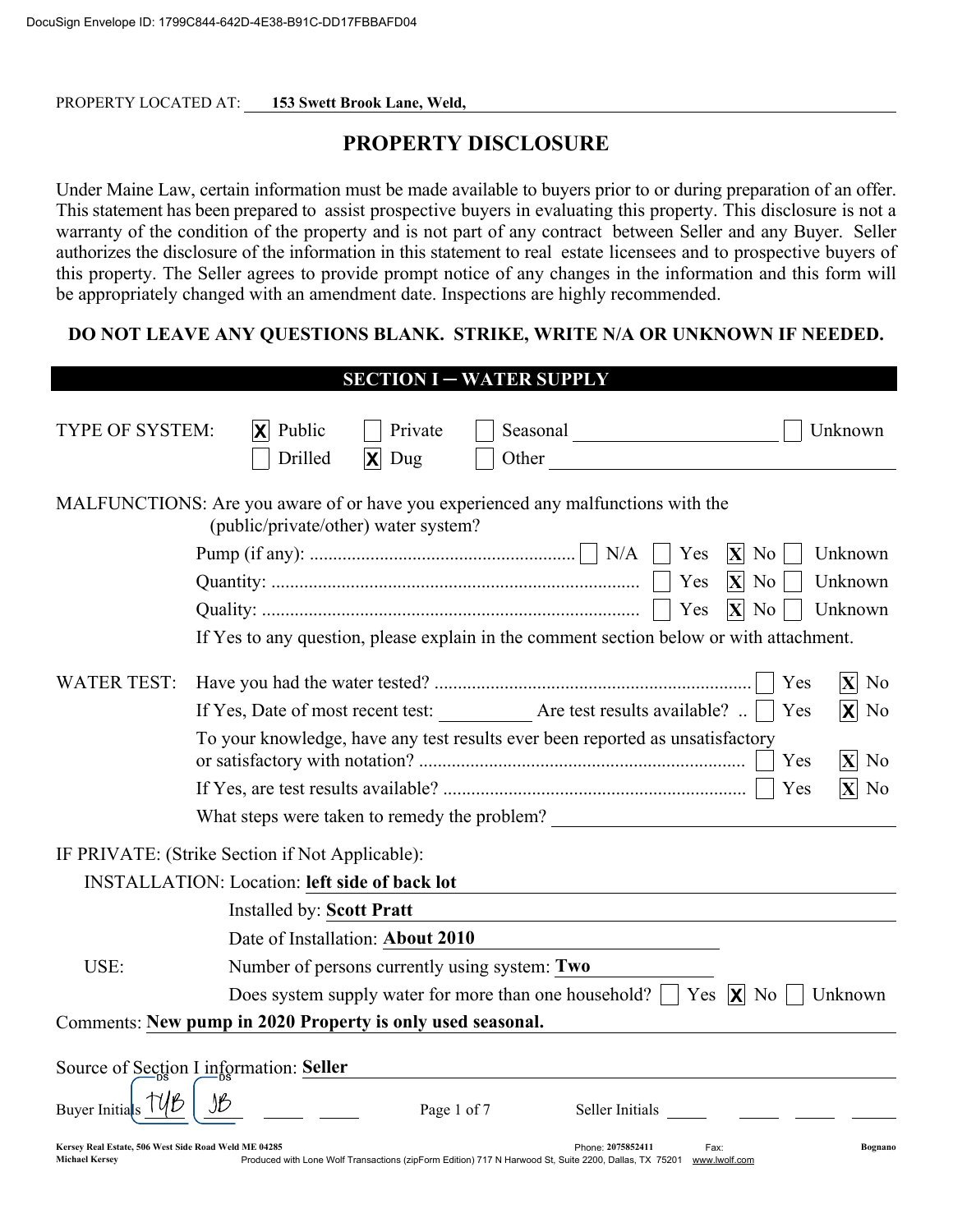| PROPERTY LOCATED AT: 153 Swett Brook Lane, Weld,                                                                                                                      |
|-----------------------------------------------------------------------------------------------------------------------------------------------------------------------|
| <b>SECTION II - WASTE WATER DISPOSAL</b>                                                                                                                              |
| $ X $ Private<br>TYPE OF SYSTEM:   Public<br>Quasi-Public<br>Unknown                                                                                                  |
| IF PUBLIC OR QUASI-PUBLIC (Strike Section if Not Applicable):<br>N <sub>0</sub>                                                                                       |
|                                                                                                                                                                       |
| Yes $ X $<br>N <sub>0</sub>                                                                                                                                           |
|                                                                                                                                                                       |
|                                                                                                                                                                       |
| IF PRIVATE (Strike Section if Not Applicable):                                                                                                                        |
| Tank:<br>$ X $ Septic Tank<br>Holding Tank<br>Cesspool<br>Other:<br>$\sim 1$                                                                                          |
| Tank Size:     500 Gallon<br>$ X $ 1000 Gallon<br>Unknown<br>Other:                                                                                                   |
| $ X $ Concrete<br>Other:<br>Tank Type:<br>    Metal<br>Unknown                                                                                                        |
| Location: Back of camp<br><b>OR</b><br>Unknown<br><u> 1989 - Johann Barn, mars eta bainar eta baina eta baina eta baina eta baina eta baina eta baina eta baina e</u> |
| Date installed: 1990/1991 Date last pumped: 2020 Name of pumping company: Nickerson                                                                                   |
|                                                                                                                                                                       |
|                                                                                                                                                                       |
|                                                                                                                                                                       |
| Date of last servicing of tank: 1990/91 Name of company servicing tank: Nickerson                                                                                     |
| N <sub>o</sub><br>Unknown                                                                                                                                             |
| If Yes, Location: Back of camp                                                                                                                                        |
| Date of installation of leach field: 1990 Installed by: Charlier Barker                                                                                               |
| Date of last servicing of leach field: N/A Company servicing leach field:                                                                                             |
|                                                                                                                                                                       |
| If Yes, give the date and describe the problem and what steps were taken to remedy:                                                                                   |
| Do you have records of the design indicating the # of bedrooms the system was designed for? $ \mathbf{X} $ Yes<br>N <sub>0</sub><br>N <sub>o</sub>                    |
| Unknown                                                                                                                                                               |
| Comments: Heavy duty system you can drive over.                                                                                                                       |
| Source of Section II information: Sellers                                                                                                                             |
| <u> 1980 - Johann Stein, marwolaethau a bhann an t-Amhair ann an t-Amhair an t-Amhair an t-Amhair an t-Amhair an</u>                                                  |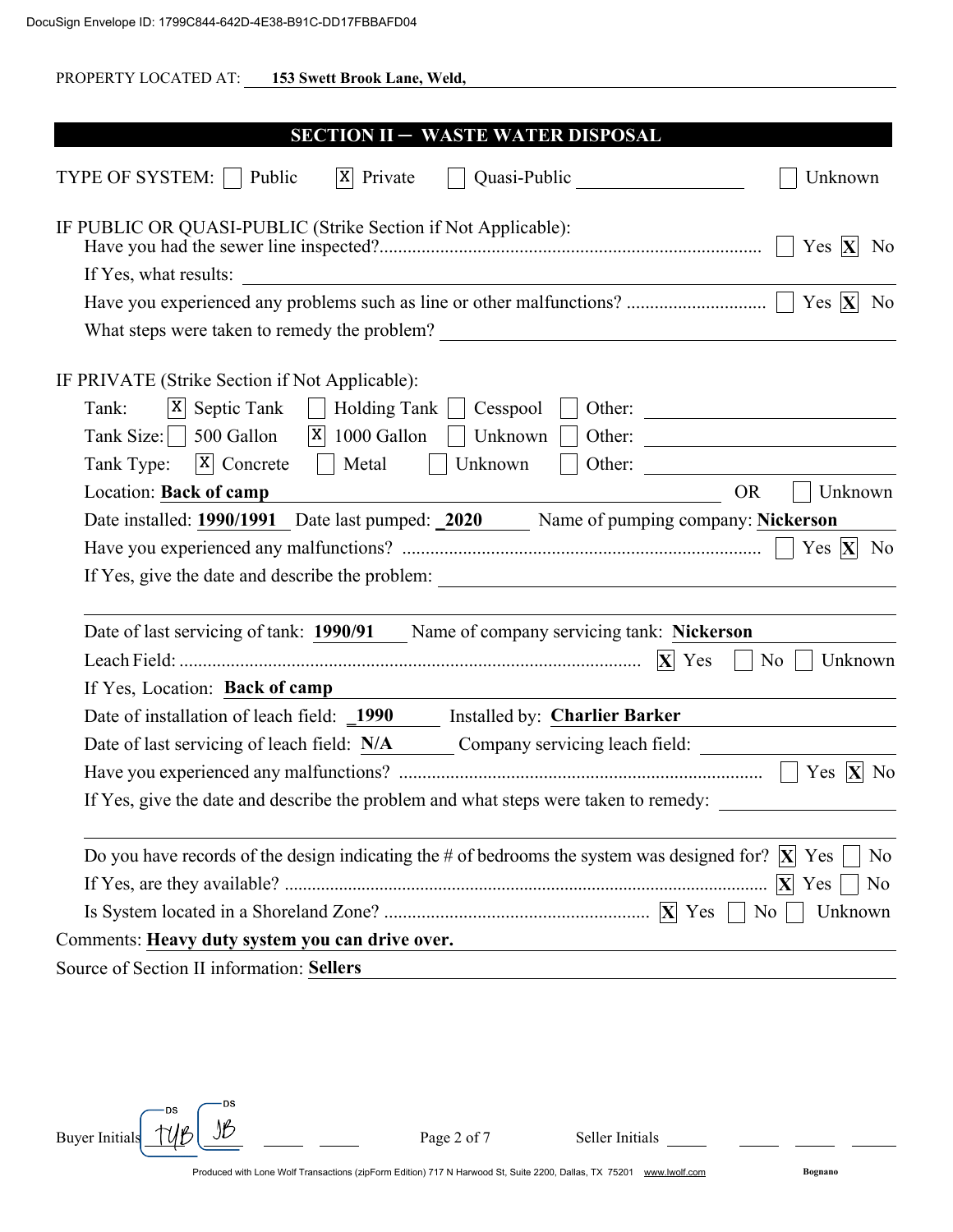| PROPERTY LOCATED AT: | 153 Swett Brook Lane, Weld, |  |
|----------------------|-----------------------------|--|

|                                                                                        | <b>SECTION III – HEATING SYSTEM(S)/HEATING SOURCES(S)</b>                                                           |                                        |                         |                                                                   |
|----------------------------------------------------------------------------------------|---------------------------------------------------------------------------------------------------------------------|----------------------------------------|-------------------------|-------------------------------------------------------------------|
| Heating System(s) or Source(s)                                                         | <b>SYSTEM 1</b>                                                                                                     | <b>SYSTEM 2</b>                        | <b>SYSTEM 3</b>         | <b>SYSTEM 4</b>                                                   |
| TYPE(S)                                                                                | Propane                                                                                                             |                                        |                         |                                                                   |
| Age of system(s) or source(s)                                                          | $10-12$ years                                                                                                       |                                        |                         |                                                                   |
| Name of company that services                                                          |                                                                                                                     |                                        |                         |                                                                   |
| $system(s)$ or source $(s)$                                                            | <b>Community Energy</b>                                                                                             |                                        |                         |                                                                   |
| Date of most recent service call                                                       | 2011                                                                                                                |                                        |                         |                                                                   |
| Annual consumption per system                                                          |                                                                                                                     |                                        |                         |                                                                   |
| or source (i.e., gallons, kilowatt                                                     | <b>Seasonal</b>                                                                                                     |                                        |                         |                                                                   |
| hours, cords)                                                                          |                                                                                                                     |                                        |                         |                                                                   |
| Malfunction per system(s) or                                                           |                                                                                                                     |                                        |                         |                                                                   |
| source(s) within past 2 years                                                          | N <sub>0</sub>                                                                                                      |                                        |                         |                                                                   |
| Other pertinent information                                                            | Floors have radiant heat                                                                                            |                                        |                         |                                                                   |
|                                                                                        |                                                                                                                     |                                        |                         |                                                                   |
|                                                                                        |                                                                                                                     |                                        |                         | Unknown<br>N <sub>0</sub>                                         |
|                                                                                        |                                                                                                                     |                                        |                         |                                                                   |
|                                                                                        |                                                                                                                     |                                        | Yes                     | N <sub>o</sub><br>Unknown                                         |
|                                                                                        |                                                                                                                     |                                        |                         | Unknown<br>N <sub>o</sub>                                         |
|                                                                                        |                                                                                                                     |                                        | Yes                     | N <sub>o</sub>                                                    |
|                                                                                        |                                                                                                                     |                                        |                         | N <sub>o</sub><br>Unknown                                         |
|                                                                                        |                                                                                                                     |                                        | Yes<br>$ \mathbf{X} $   | Unknown<br>N <sub>0</sub>                                         |
|                                                                                        |                                                                                                                     |                                        | $ \mathbf{X} $<br>Yes   | Unknown<br>N <sub>0</sub>                                         |
| Yes<br>N <sub>0</sub><br>$ \mathbf{X} $                                                |                                                                                                                     |                                        |                         | Unknown                                                           |
| If Yes, date:                                                                          |                                                                                                                     |                                        |                         |                                                                   |
|                                                                                        |                                                                                                                     |                                        |                         |                                                                   |
|                                                                                        |                                                                                                                     |                                        | Yes<br>$ \mathbf{X} $   | N <sub>0</sub><br>Unknown                                         |
|                                                                                        |                                                                                                                     |                                        | Yes<br>$ \mathsf{X} $   | Unknown<br>N <sub>0</sub>                                         |
|                                                                                        | If Yes, date: $\qquad \qquad$                                                                                       |                                        |                         |                                                                   |
| Comments:                                                                              |                                                                                                                     |                                        |                         |                                                                   |
| Source of Section III information: Sellers                                             |                                                                                                                     |                                        |                         |                                                                   |
|                                                                                        |                                                                                                                     | <b>SECTION IV - HAZARDOUS MATERIAL</b> |                         |                                                                   |
| The licensee is disclosing that the Seller is making representations contained herein. |                                                                                                                     |                                        |                         |                                                                   |
| A. UNDERGROUND STORAGE TANKS - Are there now, or have there ever been, any underground |                                                                                                                     |                                        |                         |                                                                   |
|                                                                                        |                                                                                                                     |                                        | Yes                     | N <sub>o</sub><br>$ \mathbf{X} $<br>Unknown                       |
|                                                                                        |                                                                                                                     |                                        | $\rm\,Yes$              | <del>Unknown</del><br>$A\Theta$                                   |
| If no longer in use, how long have they been out of service?                           |                                                                                                                     |                                        |                         |                                                                   |
| If tanks are no longer in use, have tanks been abandoned according to DEP?             |                                                                                                                     |                                        | $\rm\,Yes$<br>$\rm Yes$ | $\mathbb{H}_{\theta}$<br><del>Unknown</del><br><del>Unknown</del> |
|                                                                                        |                                                                                                                     |                                        |                         | $A\Theta$                                                         |
| $Age\ of\ tank(s)$ :<br>Location:                                                      |                                                                                                                     | $Size of tank(s)$ :                    |                         |                                                                   |
| ۰DS<br><b>Buyer Initials</b>                                                           |                                                                                                                     | Page 3 of 7                            | Seller Initials         |                                                                   |
|                                                                                        | Produced with Lone Wolf Transactions (zipForm Edition) 717 N Harwood St, Suite 2200, Dallas, TX 75201 www.lwolf.com |                                        |                         | Bognano                                                           |
|                                                                                        |                                                                                                                     |                                        |                         |                                                                   |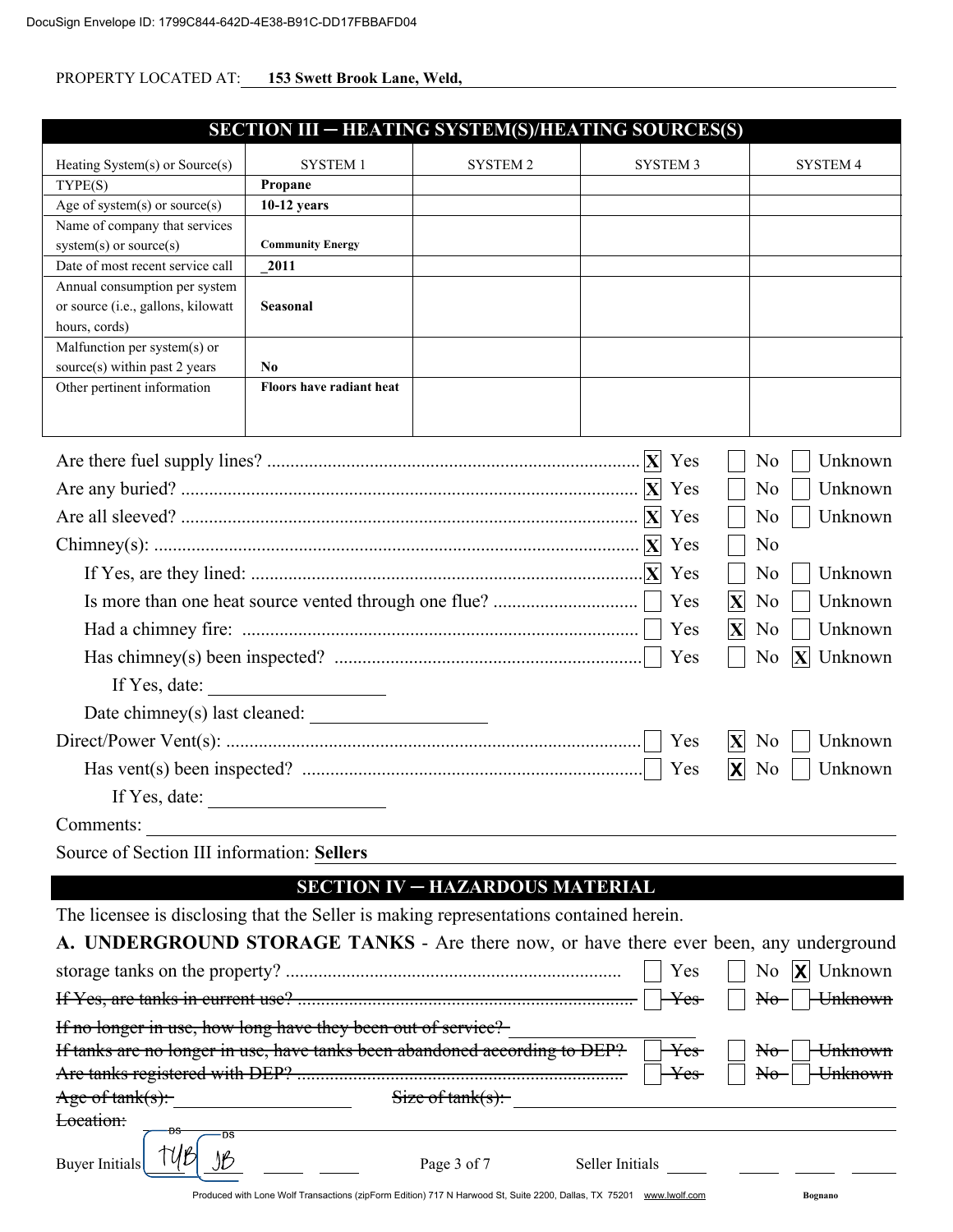PROPERTY LOCATED AT: 153 Swett Brook Lane, Weld,

| What materials are, or were, stored in the $\text{tank}(s)$ ?                                                       |                  |                                             |
|---------------------------------------------------------------------------------------------------------------------|------------------|---------------------------------------------|
|                                                                                                                     | $\rm\,Yes$       | $\del{\pi}$<br><del>Unknown</del>           |
| Comments: Sellers have no knowledge of any underground tanks on the property.                                       |                  |                                             |
| Source of information: Sellers                                                                                      |                  |                                             |
| <b>B.</b> ASBESTOS $-$ Is there now or has there been asbestos:                                                     |                  |                                             |
|                                                                                                                     | Yes              | X<br>N <sub>0</sub><br>Unknown              |
|                                                                                                                     | Yes              | X<br>Unknown<br>N <sub>0</sub>              |
|                                                                                                                     | Yes              | X<br>No<br>Unknown                          |
|                                                                                                                     | Yes              | $\mathbf x$<br>Unknown<br>N <sub>0</sub>    |
|                                                                                                                     | Yes              | $\mathbf{x}$<br>N <sub>0</sub><br>Unknown   |
| Other:                                                                                                              | Yes              | Unknown<br>N <sub>0</sub><br>X              |
| Comments:<br>the control of the control of the control of the control of the control of                             |                  |                                             |
| Source of information: Sellers                                                                                      |                  |                                             |
| C. RADON/AIR - Current or previously existing:                                                                      |                  |                                             |
|                                                                                                                     | Yes              | $ X $ No<br>Unknown                         |
| If Yes: Date: $By$ :<br><u> 1990 - John Stein, Amerikaansk politiker (</u>                                          |                  |                                             |
| Results:                                                                                                            |                  |                                             |
| If applicable, what remedial steps were taken?                                                                      |                  |                                             |
|                                                                                                                     | $\mathrm{Yes}\,$ | Unknown<br>$\theta$                         |
|                                                                                                                     | <del>Yes</del>   | $\rm{H}\sigma$                              |
| Results/Comments:<br>the control of the control of the control of the control of the control of the control of      |                  |                                             |
| Source of information: Seller                                                                                       |                  |                                             |
| <b>D. RADON/WATER</b> - Current or previously existing:                                                             |                  |                                             |
|                                                                                                                     | Yes              | $ \mathbf{X} $<br>Unknown<br>N <sub>0</sub> |
| <del>If Yes: Date:</del>                                                                                            |                  |                                             |
| Results:                                                                                                            |                  |                                             |
| If applicable, what remedial steps were taken?                                                                      |                  |                                             |
|                                                                                                                     |                  | <del>Unknown</del>                          |
|                                                                                                                     |                  |                                             |
| Results/Comments:                                                                                                   |                  |                                             |
| Source of information: Seller                                                                                       |                  |                                             |
| <b>E. METHAMPHETAMINE - Current or previously existing:</b>                                                         | Yes              | $ X $ No<br>Unknown                         |
| Comments: Sellers have no knowledge of any methamphetamine on the property.                                         |                  |                                             |
| Source of information: Sellers                                                                                      |                  |                                             |
|                                                                                                                     |                  |                                             |
| <b>Buyer Initia</b><br>Page 4 of 7<br>Seller Initials                                                               |                  |                                             |
| Produced with Lone Wolf Transactions (zipForm Edition) 717 N Harwood St, Suite 2200, Dallas, TX 75201 www.lwolf.com |                  | <b>Bognano</b>                              |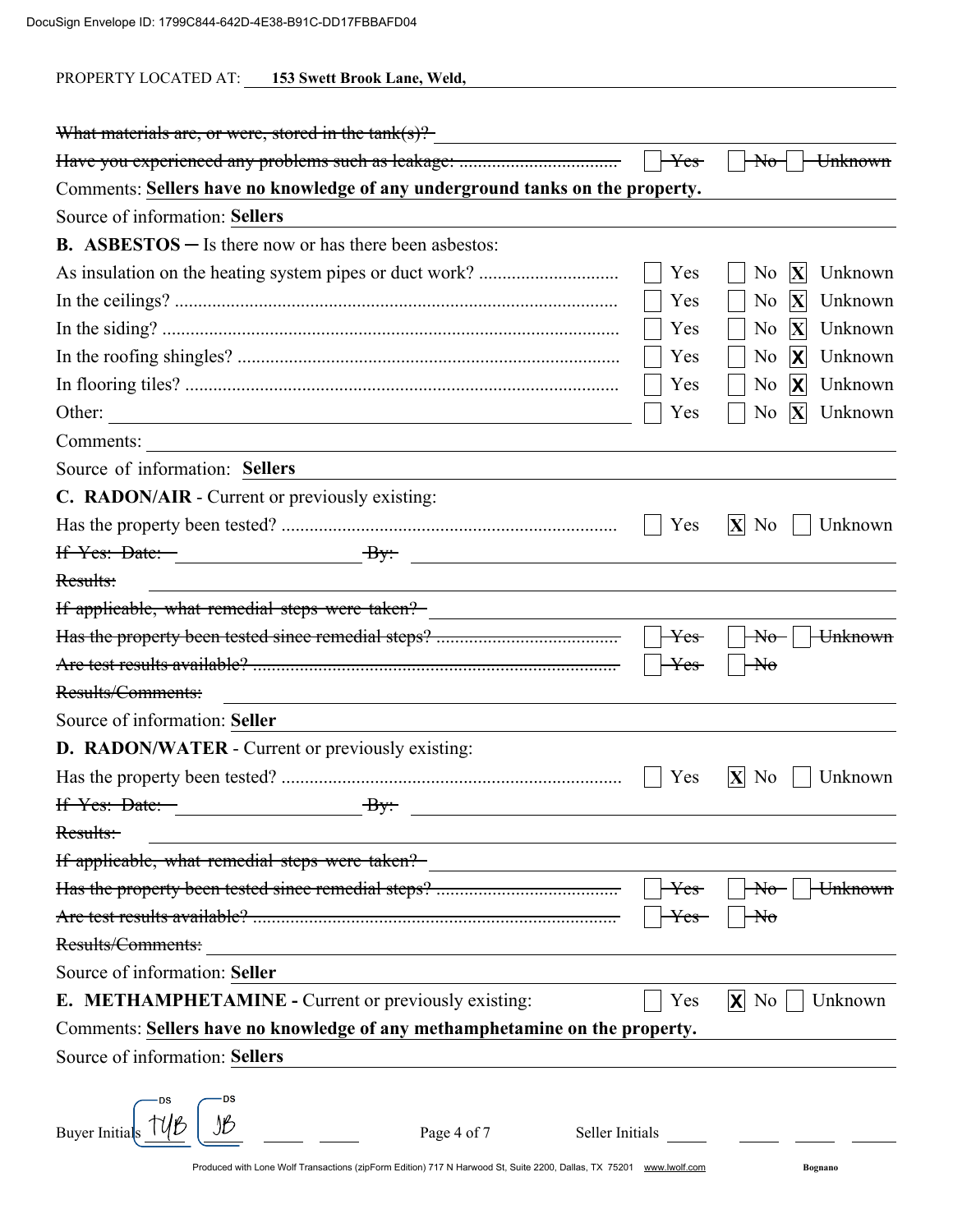| PROPERTY LOCATED AT: | 153 Swett Brook Lane, Weld, |
|----------------------|-----------------------------|
|                      |                             |

| <b>F. LEAD-BASED PAINT/PAINT HAZARDS</b> $-$ (Note: Lead-based paint is most commonly found in homes<br>constructed prior to 1978)                                                                                                                                                                                                           |  |
|----------------------------------------------------------------------------------------------------------------------------------------------------------------------------------------------------------------------------------------------------------------------------------------------------------------------------------------------|--|
| Is there now or has there ever been lead-based paint and/or lead-based paint hazards on the property?                                                                                                                                                                                                                                        |  |
| $\ldots$ $\ldots$ $\ldots$ $\ldots$ $\ldots$ $\ldots$ $\ldots$ $\ldots$ $\ldots$ $\ldots$ $\ldots$ $\ldots$ $\ldots$ $\ldots$ $\ldots$ $\ldots$ $\ldots$ $\ldots$ $\ldots$ $\ldots$ $\ldots$ $\ldots$ $\ldots$ $\ldots$ $\ldots$ $\ldots$ $\ldots$ $\ldots$ $\ldots$ $\ldots$ $\ldots$ $\ldots$ $\ldots$ $\ldots$ $\ldots$ $\ldots$ $\ldots$ |  |
| If Yes, describe location and basis for determination: __________________________                                                                                                                                                                                                                                                            |  |
| $ X $ No<br>Do you know of any records/reports pertaining to such lead-based paint/lead-based paint hazards:     Yes                                                                                                                                                                                                                         |  |
| If Yes, describe:                                                                                                                                                                                                                                                                                                                            |  |
| $ X $ No                                                                                                                                                                                                                                                                                                                                     |  |
| Comments:<br><u> 1980 - John Stein, Amerikaansk politiker (</u>                                                                                                                                                                                                                                                                              |  |
| Source of information: Seller                                                                                                                                                                                                                                                                                                                |  |
| G. OTHER HAZARDOUS MATERIALS - Current or previously existing:                                                                                                                                                                                                                                                                               |  |
| $ \mathbf{X} $ Unknown<br>Yes<br>N <sub>0</sub>                                                                                                                                                                                                                                                                                              |  |
| $ \mathbf{X} $ Unknown<br>Yes<br>$\overline{N_0}$                                                                                                                                                                                                                                                                                            |  |
| $ X $ Unknown<br>Yes<br>No                                                                                                                                                                                                                                                                                                                   |  |
| Other: No                                                                                                                                                                                                                                                                                                                                    |  |
| Source of information: Seller                                                                                                                                                                                                                                                                                                                |  |
| Buyers are encouraged to seek information from professionals regarding any specific issue or concern.                                                                                                                                                                                                                                        |  |

#### **SECTION V - GENERAL INFORMATION**

| Is the property subject to or have the benefit of any encroachments, easements, rights-of-way, leases, rights of |
|------------------------------------------------------------------------------------------------------------------|
| first refusal, life estates, private ways, trails, homeowner associations (including condominiums                |
|                                                                                                                  |
| If Yes, explain: Camp road and power company have right of way. association fee \$100 per yr.                    |
| Source of information: Seller                                                                                    |
| Is access by means of a way owned and maintained by the State, a county, or a municipality                       |
|                                                                                                                  |
| If No, who is responsible for maintenance? Lot owners \$100. per year                                            |
|                                                                                                                  |

Road Association Name (if known): Unknown



Page 5 of 7

Seller Initials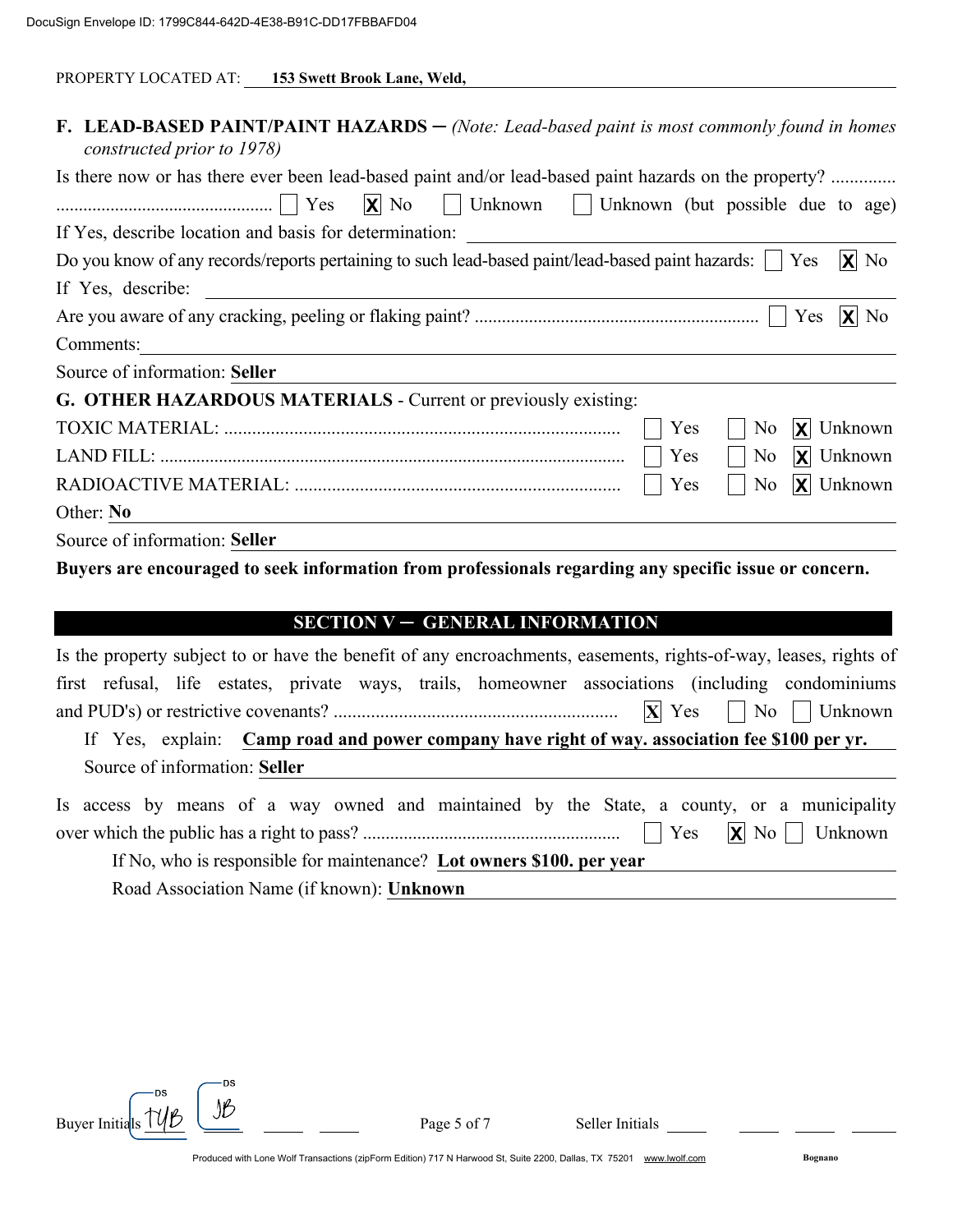| PROPERTY LOCATED AT: | 153 Swett Brook Lane, Weld, |
|----------------------|-----------------------------|
|                      |                             |

| Are there any tax exemptions or reductions for this property for any reason including but not limited to:<br>Tree Growth, Open Space and Farmland, Veteran's, Homestead Exemption, Blind, Working Waterfront? |                                                                                                                      |                       |                                                          |
|---------------------------------------------------------------------------------------------------------------------------------------------------------------------------------------------------------------|----------------------------------------------------------------------------------------------------------------------|-----------------------|----------------------------------------------------------|
|                                                                                                                                                                                                               |                                                                                                                      | Yes                   | $\mathsf{X}$ No<br>Unknown                               |
| If Yes, explain:                                                                                                                                                                                              | <u> 1980 - Johann Barbara, martxa alemaniar a</u>                                                                    |                       |                                                          |
| Is a Forest Management and Harvest Plan available?                                                                                                                                                            |                                                                                                                      | Yes                   | $\mathsf{X}$ No<br>Unknown                               |
| Is house now covered by flood insurance policy (not a determination of flood zone)                                                                                                                            |                                                                                                                      | Yes                   | $\mathsf{X}$ No<br>Unknown                               |
| Equipment leased or not owned (including but not limited to, propane tank, hot water heater, satellite dish,                                                                                                  |                                                                                                                      |                       |                                                          |
| water filtration system, photovoltaics, wind turbines): Type: Propane tank                                                                                                                                    |                                                                                                                      |                       |                                                          |
| Year Principal Structure Built:                                                                                                                                                                               | 2010                                                                                                                 |                       |                                                          |
| What year did Seller acquire property?                                                                                                                                                                        | 1986                                                                                                                 |                       |                                                          |
| Roof: Year Shingles/Other Installed:                                                                                                                                                                          | 2010                                                                                                                 |                       |                                                          |
| Water, moisture or leakage: No                                                                                                                                                                                |                                                                                                                      |                       |                                                          |
| <b>Comments: House built by Jerrold Thibodeau</b>                                                                                                                                                             |                                                                                                                      |                       |                                                          |
| Foundation/Basement:                                                                                                                                                                                          |                                                                                                                      |                       |                                                          |
|                                                                                                                                                                                                               |                                                                                                                      | Yes                   | $X$ No<br>Unknown                                        |
| Water, moisture or leakage since you owned the property:                                                                                                                                                      |                                                                                                                      | Yes                   | $\mathsf{X}$ No<br>Unknown                               |
|                                                                                                                                                                                                               |                                                                                                                      | Yes                   | $\mathsf{X}$ No<br>Unknown                               |
| Comments:                                                                                                                                                                                                     |                                                                                                                      |                       |                                                          |
|                                                                                                                                                                                                               |                                                                                                                      | Yes                   | $\mathsf{X}$ No<br>Unknown                               |
|                                                                                                                                                                                                               |                                                                                                                      | Yes                   | $\mathsf{X}$ No                                          |
| Comments:                                                                                                                                                                                                     | <u> 1980 - Jan Barat, margaret eta politikaria (h. 1980).</u>                                                        |                       |                                                          |
| Fuses $\boxed{\mathbf{X}}$ Circuit Breaker $\boxed{\phantom{a}}$<br>Electrical:                                                                                                                               | Other:                                                                                                               |                       | Unknown                                                  |
| Comments:                                                                                                                                                                                                     | <u> 1989 - Johann Stein, marwolaethau a bhann an t-Amhainn an t-Amhainn an t-Amhainn an t-Amhainn an t-Amhainn a</u> |                       |                                                          |
|                                                                                                                                                                                                               |                                                                                                                      | X<br>Yes              | Unknown<br>N <sub>0</sub>                                |
|                                                                                                                                                                                                               |                                                                                                                      | $ \mathsf{X} $<br>Yes | Unknown<br>N <sub>0</sub>                                |
| Manufactured Housing – Is the residence a:                                                                                                                                                                    |                                                                                                                      |                       |                                                          |
|                                                                                                                                                                                                               |                                                                                                                      | Yes                   | $ \boldsymbol{\mathsf{X}} $<br>N <sub>0</sub><br>Unknown |
|                                                                                                                                                                                                               |                                                                                                                      | Yes                   | $\mathsf{X}$ No<br>Unknown                               |
| Known defects or hazardous materials caused by insect or animal infestation inside or on the residential structure                                                                                            |                                                                                                                      |                       |                                                          |
|                                                                                                                                                                                                               |                                                                                                                      | Yes                   | $\mathsf{X}$ No<br>Unknown                               |
| Comments: Very well built house.                                                                                                                                                                              |                                                                                                                      |                       |                                                          |
| KNOWN MATERIAL DEFECTS about Physical Condition and/or value of Property, including those that may                                                                                                            |                                                                                                                      |                       |                                                          |
| have an adverse impact on health/safety: None noted                                                                                                                                                           |                                                                                                                      |                       |                                                          |
|                                                                                                                                                                                                               |                                                                                                                      |                       |                                                          |
| Comments:                                                                                                                                                                                                     |                                                                                                                      |                       |                                                          |
| Source of Section V information: Seller                                                                                                                                                                       |                                                                                                                      |                       |                                                          |
|                                                                                                                                                                                                               |                                                                                                                      |                       |                                                          |
| <b>Buyer Initials</b>                                                                                                                                                                                         | Page 6 of 7                                                                                                          | Seller Initials       |                                                          |
|                                                                                                                                                                                                               | Produced with Lone Wolf Transactions (zipForm Edition) 717 N Harwood St, Suite 2200, Dallas, TX 75201 www.lwolf.com  |                       | Bognano                                                  |